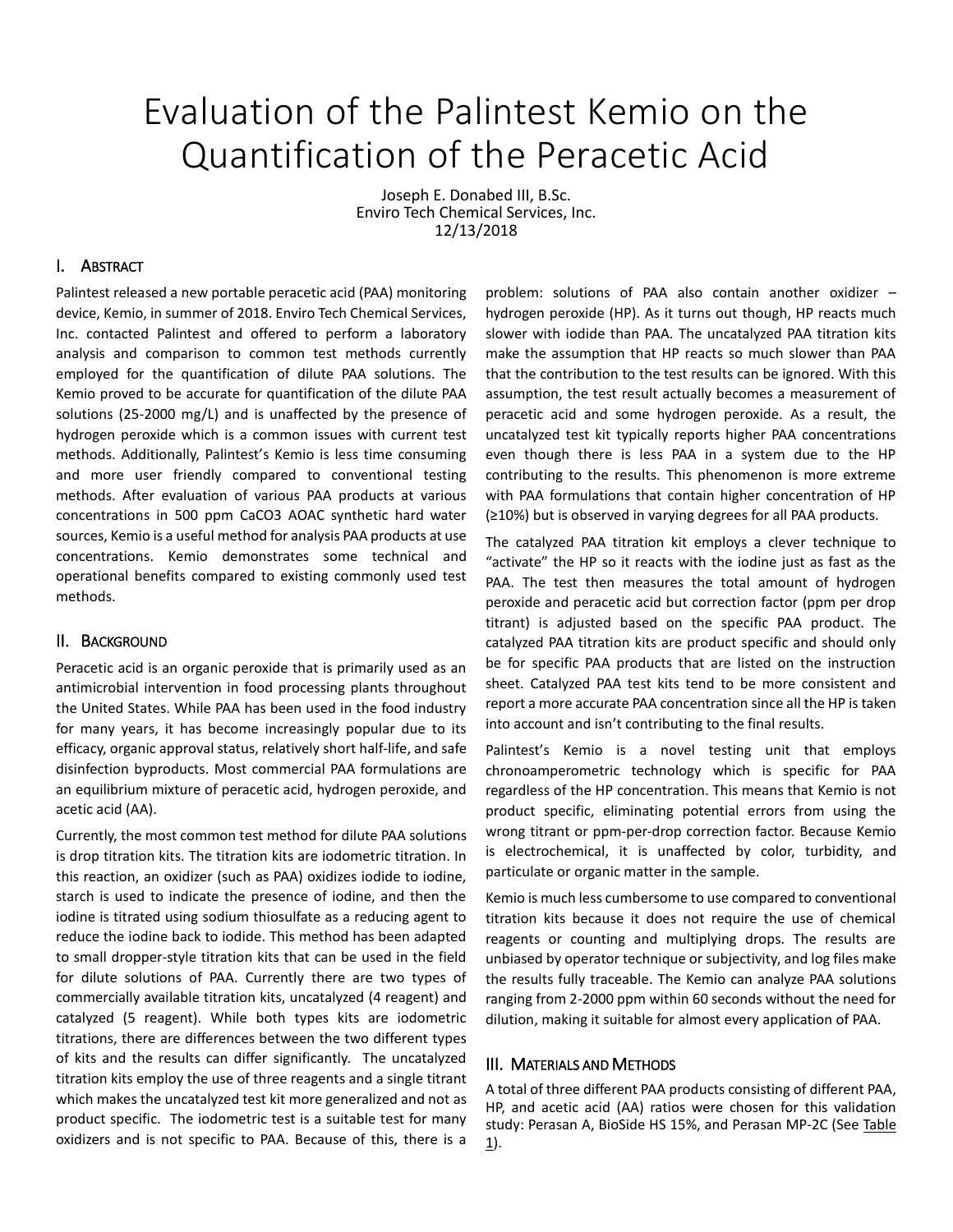| Product        | Lot #        | % PAA | %HP   | Avg.<br>$%$ AA |
|----------------|--------------|-------|-------|----------------|
| Perasan A      | 35-080218-1  | 5.75  | 26.68 | 6              |
| BioSide HS 15% | 33-080118-1  | 15.07 | 22.43 | 16             |
| Perasan MP-2C  | 844-071818-1 | 22.58 | 4.98  | 45             |

Table 1 above lists the analysis results for PAA, HP, and the average AA in the three different PAA products used for this validation study.

|  |  | Perasan A (lot# 35-080218-1) |  |
|--|--|------------------------------|--|
|--|--|------------------------------|--|

| Target PAA Conc. (ppm) | <b>Water Volume (mL)</b> | Dose $(\mu L)$ |
|------------------------|--------------------------|----------------|
| 25                     | 500                      | 194            |
| 50                     | 500                      | 388            |
| 100                    | 500                      | 776            |
| 200                    | 500                      | 1552           |
| 500                    | 250                      | 1940           |
| 1000                   | 250                      | 3880           |
| 1500                   | 200                      | 4656           |
| 2000                   | 200                      | 6209           |

Table 2 above lists target PAA concentrations as well as the dose required for the Perasan A (35-080218-1).

|  | BioSide HS 15% (lot# 33-080118-1) |
|--|-----------------------------------|
|--|-----------------------------------|

| Target PAA Conc. (ppm) | <b>Water Volume (mL)</b> | Dose $(\mu L)$ |
|------------------------|--------------------------|----------------|
| 25                     | 500                      | 73             |
| 50                     | 500                      | 146            |
| 100                    | 500                      | 292            |
| 200                    | 500                      | 584            |
| 500                    | 500                      | 1462           |
| 1000                   | 250                      | 1462           |
| 1500                   | 250                      | 2193           |
| 2000                   | 250                      | 2923           |

Table 3 above lists target PAA concentrations as well as the dose required for the BioSide HS 15% (33-080118-1)

*Perasan MP-2C (lot# 844-071818-1)*

| Target PAA Conc. (ppm) | <b>Water Volume (mL)</b> | Dose $(\mu L)$ |
|------------------------|--------------------------|----------------|
| 25                     | 1000                     | 100            |
| 50                     | 1000                     | 200            |
| 100                    | 1000                     | 400            |
| 200                    | 1000                     | 800            |
| 500                    | 1000                     | 2000           |
| 1000                   | 500                      | 2000           |
| 1500                   | 500                      | 3000           |
| 2000                   | 500                      | 4000           |

Table 4 above lists target PAA concentrations as well as the dose required for the Perasan MP-2C (844-071818-1).

| <b>Test Method</b>     | <b>Manufacturer</b> | <b>Item/Serial#</b> |
|------------------------|---------------------|---------------------|
| Uncatalyzed Test kit   | AquaPhoenix         | TK7500-Z            |
| Catalyzed Test Kit     | Masters Co.         | D-10015-02          |
| DPD-Meter <sup>1</sup> | Hach                | DR-820              |
| Kemio                  | Palintest           | 60305180009         |

Table 5 above lists the various test methods used to analyze the various PAA solutions as well as the manufacturer and model of the kits or units.

Samples analyzed via DPD were diluted to bring the concentration into the method's working range of 0.1-2.2 ppm.

Samples of 1000 ppm and above analyzed via drop count kits were diluted to preserve titrant and ensure sufficient quantity of acid, starch, and potassium iodide.

|                                                              |                     | Avg. PAA Conc. (ppm) (Perasan A) |                      |         |                |  |
|--------------------------------------------------------------|---------------------|----------------------------------|----------------------|---------|----------------|--|
| Theo. PAA<br>Conc.<br>(ppm)                                  | <b>DPD</b><br>Meter | Cata-<br>lyzed Kit               | Uncata-<br>lyzed Kit | Kemio   | n              |  |
| 25                                                           | 32.4                | 25.0                             | 30.0                 | 24.0    | 2              |  |
| 50                                                           | 52.4                | 52.5                             | 60.0                 | 51.5    | 2              |  |
| 100                                                          | 93.6                | 102.5                            | 135.0                | 105.0   | $\overline{2}$ |  |
| 200                                                          | 187.3               | 217.5                            | 232.5                | 203.0   | 2              |  |
| 500                                                          | 497.6               | 517.5                            | 540.0                | 506.5   | 2              |  |
| 1000                                                         | 952.3               | 1040.0                           | 1170.0               | 1020.5  | 2              |  |
| 1500                                                         | 1524.8              | 1455.0                           | 1657.5               | 1510.0  | $\overline{2}$ |  |
| 2000<br>*denotes that the sample was diluted 1:1 with deion- | 2075.8              | 2137.5                           | 2257.5               | 2070.0* | 2              |  |

ized and the results multiplied by 2

Table 6 above compares the four different test methods for the quantification of various dilute PAA solutions from Perasan A.

| Theo. PAA      |                     | Avg. PAA Conc. (ppm) (BioSide HS 15%) |                      |        |   |
|----------------|---------------------|---------------------------------------|----------------------|--------|---|
| Conc.<br>(ppm) | <b>DPD</b><br>Meter | Cata-<br>lyzed Kit                    | Uncata-<br>lyzed Kit | Kemio  | n |
| 25             | 26.2                | 22.8                                  | 37.5                 | 25.5   | 2 |
| 50             | 51.9                | 49.0                                  | 72.5                 | 50.5   | 2 |
| 100            | 100.0               | 96.3                                  | 120.0                | 102.0  | 2 |
| 200            | 208.7               | 180.5                                 | 225.0                | 206.5  | 2 |
| 500            | 465.5               | 479.5                                 | 532.5                | 489.5  | 2 |
| 1000           | 1150.3              | 1020.3                                | 1065.0               | 1021.0 | 2 |
| 1500           | 1599.7              | 1484.0                                | 1575.0               | 1515.5 | 2 |
| 2000           | 2054.4              | 2051.3                                | 2115.0               | 2044*  | 2 |

\*denotes that the sample was diluted 1:1 with